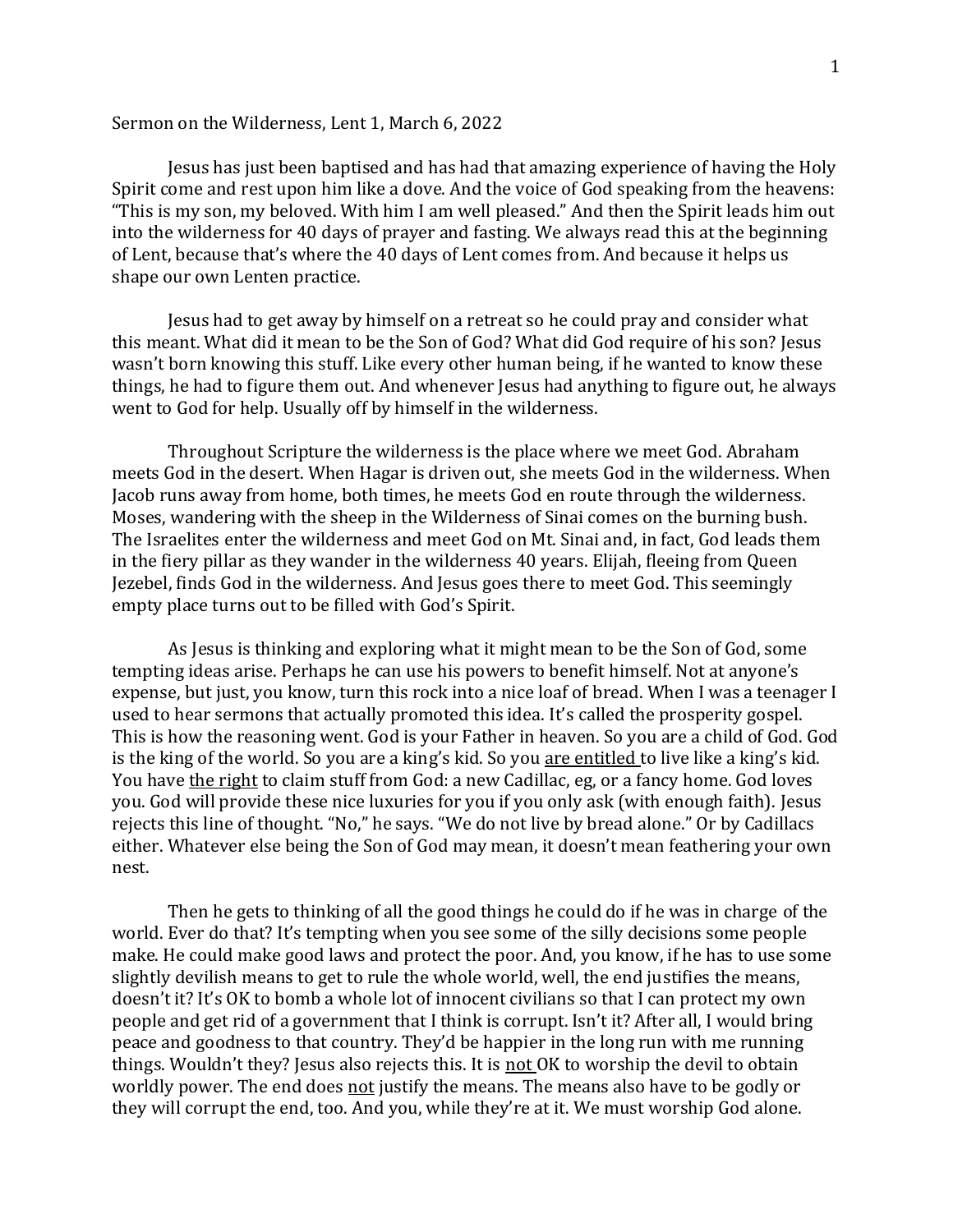The third temptation is trickier. Even the devil can quote Scripture. "Look, the Scripture says God will look after you. Why not do something really glitzy to win followers. They'd know you were God's Son if God had to more or less leap to your bidding. You can almost control God that way, force God's hand to look after you by jumping off the Temple. That would be really impressive. Everyone would know you were someone special then." Or "look, you can ignore Covid protocols and not wear masks and hug everyone in church and since God will protect you, everyone will know your faith is true." But Jesus rejects this line of thought, too. "You shall not put the Lord your God to the test," he says. God does not show up for our tests. God does not jump through hoops when we tell him to. Ever.

In the end, Jesus realises that being the Son of God means that he must fully entrust himself to God, must fully obey God, must act always as God would act, even if it costs him. Even if it means going without some stuff. Even if it means confronting evil powers with truth and love, not with an army. Even if it means forgiving his enemies from the cross. Even if it means dying. It means he is God's ambassador to us and must show us the same amount of unconditional love that God shows us. It means winning hearts and souls with love, not gimmicks. It may mean letting some people run away from you. In other words, it's no bed of roses.

It is in the wilderness that Jesus is formed as God's Son. It is in the wilderness that his vision becomes clear. It was also in the wilderness that the children of Israel were shaped as God's people. When they were released from slavery and escaped via the Red Sea, they were a motley crew of people who tended to whine about their problems but had no idea how to live or make decisions or anything. God spent the 40 years in the wilderness caring for them and shaping them and teaching them so that they would know him and know how they should live together as God's people. Now, this didn't always take, in their case, especially when they got to better times in the Promised Land. But that was what the training and testing time in the wilderness was for.

So I have said before that this Covid time, 2 years of constant alarm and lockdowns and opening and more lockdowns and uncertainty and so on, were kind of like a wilderness time for us. We couldn't plan too much for the future. We looked forward to the Promised Land of some sort of normalcy, but we don't really know exactly what it will look like or anything. Like people in the wilderness, we have been living day to day, without being able to plan much, just trying to keep our basic needs met and keep out of harm's way.

And now our government is telling us that this time is nearly over. They plan to lift all restrictions (even though they're still recommending we take some) in 2 weeks time. Or if things change, it might be a little longer. Soon anyway. And again, we are in confusion and don't know what this will mean for us. It's our Promised Land, but we don't know what it will be like. We'll need time to explore it.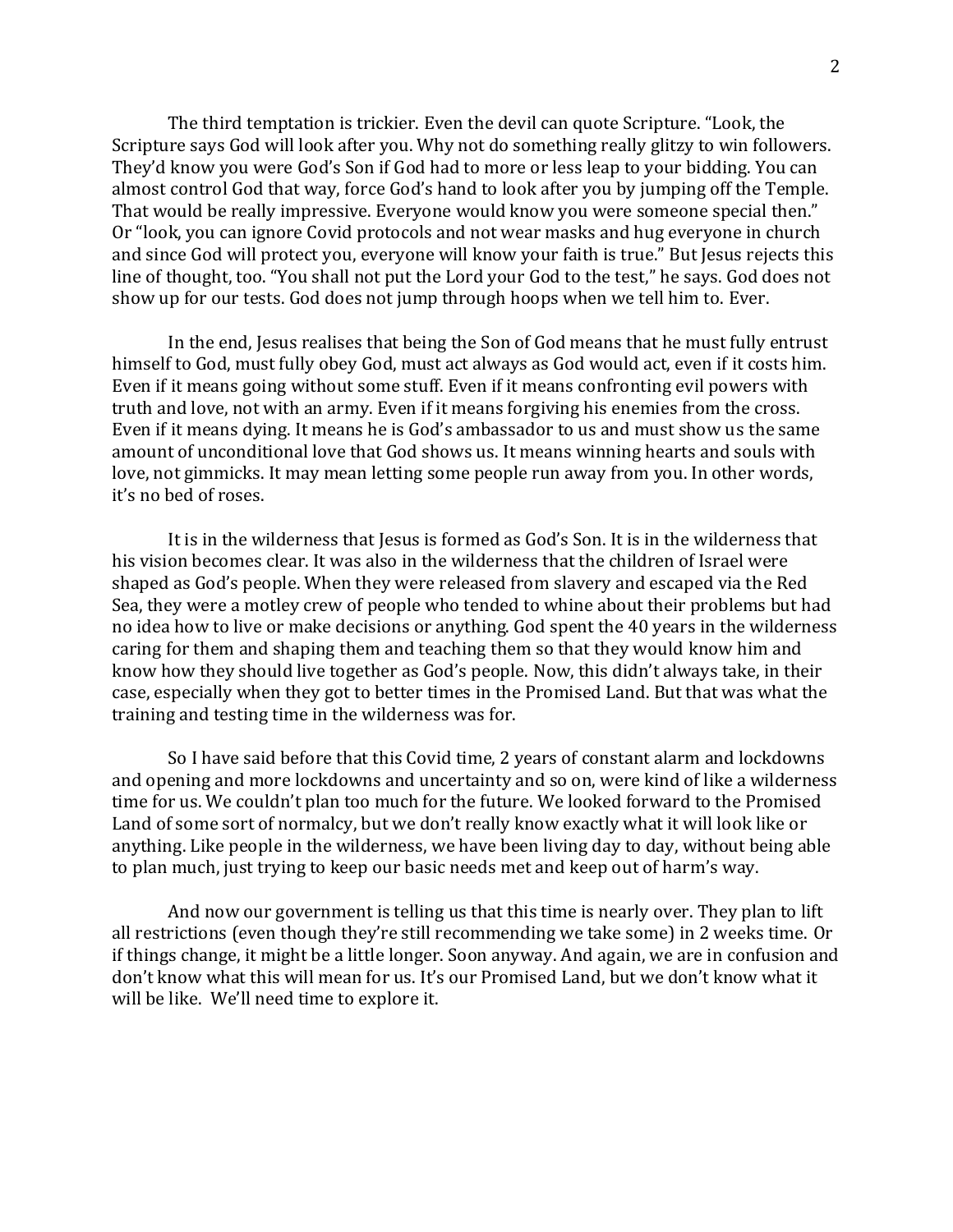We don't know what the church should do or what it will look like after that. Will we still wear masks? Distance? Go back to hugging? Or not? And if so, how soon? Will all the people who used to come all the time and haven't come for a while come back? Or not? How can we still include them? How should we reach out to our changed community? And, by the way, who are we now? What does it mean to be a church in this post-Covidrestrictions world we will soon be entering?

Well, we have now been given the gift of Lent. We have 40 days when we normally devote extra time to prayer and reflection, self-examination, penitence and so on. This is kind of like the Israelites. After 40 years of wandering in the wilderness they came to the Jordan River and before crossing over into the Promised Land they paused and spent time taking stock and reviewing the law and so on. As I said on Ash Wednesday, Lent is related to lengthening days in Spring and is to be a time of growth, of new life. It is a time for us to take stock of our lives and see where we've gone off the rails and how we might get back on. To seek to restore our relationships with God and one another. You will all be doing this at a personal level, of course (see my Ash Wednesday sermon for some ideas of what this might look like).

I would like to call you to pray also for the church. Spend a few minutes in your daily prayers praying for direction for the church. How shall we move forward out of this wilderness into this promised land? Who is God calling us to be and what is God calling us to do, here in Spryfield, in this time? What does it mean to be the Church of God anyway? Jesus had to figure out what it meant to be the Son of God. The children of Israel needed to learn what it meant to be the people of God. Pray that we may see more clearly what it means to be the church of God, here and now.

And we should ask ourselves what are the temptations we face in this time and place? The temptation of trying to recapture the past? Just to forget these last two years and go back to how things were? The temptation of feeling helpless or powerless? The temptation to cave in to our fear? The temptation to be rash? I don't know. But please pray about it. Ask God to show us where we should be going, who God is calling us to be and what God is calling us to do, and how he's calling us to do it. And to see the things that might get in our way and prevent us.

Lent is a heaven-sent time to take stock, to think and pray and reflect. It is the perfect time to change our lives into more healthy, more godly, patterns. Our personal lives and the church's life. Pray about these things. Because I don't think life for any of us or for the church is going to be exactly what it was. I think it will be better, if we use this opportunity to pay attention to the nudges of the Holy Spirit, as Jesus did. Jesus did not go back to his carpenter's bench after his wilderness time. The children of Israel did not go back to slavery. We have been changed and shaped, are still being shaped, by our experiences and by God's Spirit working within us in response to these.

Let us be open this Lent to the leading of the Holy Spirit. Let us follow trustingly out of this Covid wilderness and let the Spirit work her changes in us, show us where we should go and who we should now be. I invite you to keep a holy Lent, by self-examination,